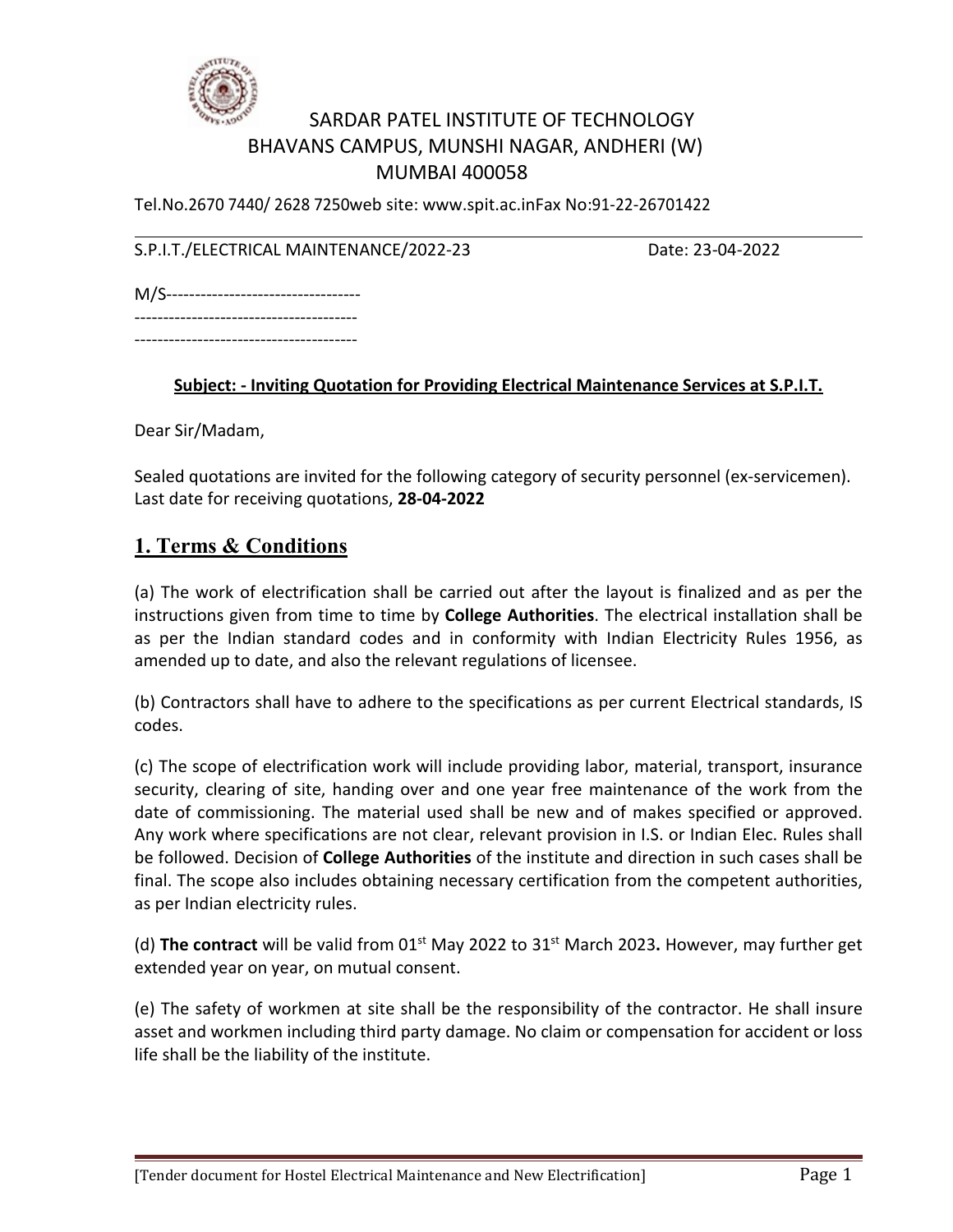(f) The contractor shall provide all safety gadgets, personal safety equipment to workmen at site, shall issue identity cards to them, which shall be produced on demand by the institute staff.

(g) Bidder is expected to give services as spelled out in deliverables. In case of non-compliance, delay, absentia, the Institute will impose appropriate fine on case-to-case basis. INSTITUTE reserves all rights for this fine and will not be deliberated.

# **2. Modus Operandi:**

#### **[A] For routine maintenance**

 The complaints from various stake holders of the institute will be received and attended promptly by the electrical staff deputed by the contractor. The contractor will submit the report to the authority at the end of every month regarding the maintenance detailing the complaints received, actions taken, complaints discharged etc. and the report of daily maintenance of various electrical gadgets as per the specified format. These formats will be provided by the authorities to the bidder. Systematic records regarding complaints, time required for maintenance work and the material consumed will be carried out by service provider and made available time to time to the authorities of the institute. The material required will be stored in the institute. The service provider has to get the material from stores in batches and give systematic consumption records for the same. Time to time, such material will be supplied to the stores of institute, by the service provider, with the rates fixed as per schedule B of this tender. **On working days, one electrician needs to be provided from 9 am to 6 pm**

### **[B] New Electrification and Installations / Removal of old electrification and new electrification**

- The stake holders of the institute needing such type of work will put up such request to the authorities through a proper format.
- If approved, Institute Authority will direct the agency to study the requirement.
- The representation of the service provider will visit the site and discuss with the stake holder and prepare the electrical layout and bill of quantity (estimate) specifying the make of the all items. The make should be from the list given in this tender. The drawings and BOQ will be certified bythe authorities of the institute.
- The necessary material will be supplied by the service provider as per the rates **[to be approved with this tender]**
- On the completion of work, the user stake holder will certify the execution of the work as per requirements. The measurements prepared by the service provider will be inspected by the authority of the institute. The service provider will make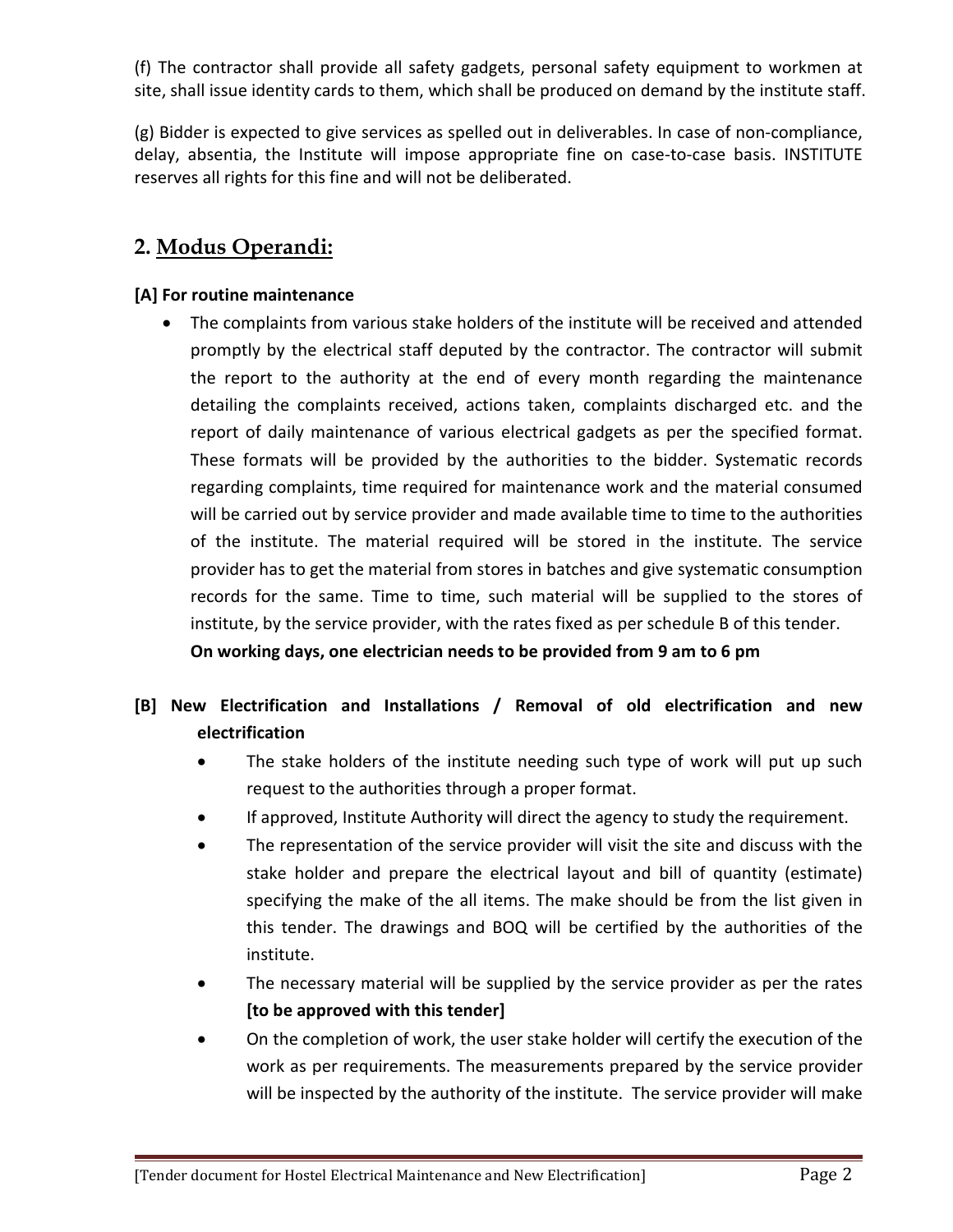the bill for the executed work for labor and material required as per approved rates.

- The bills prepared by the service provider, bimonthly for schedule-[A] and schedule-B will be certified by the authorities for necessary payment.
- One certified electrician with ITI qualification must be deputed exclusively for the site.

#### **[C] Material supply**

All the materials required to execute works in  $[A]$  or  $[B]$  will be supplied by the service provider as per the rates approved with this tender. In case any item which is not indicated in [B] is needed, the bidder will supply it with market rate and 10 % profit over it. A rate analysis will be carried out by the bidder. However, pre-approval of college authorities will be needed for all such items.

# **3. Eligibility Criteria:**

- The service provider should have valid **Electrical Contractors License** and experience of working with Central Govt., State Govt., multinational companies etc.
- The service provider should have executed similar type of works in the Educational Institutes / University especially technical educational institutes.
- The bidder should have minimum annual turnover of Rs. 10Lacs per annum for last two consecutive years.
- Supplier should have minimum **5 member work force**.
- Supplier should have minimum **1** electrical engineers [BE/Diploma] in the work force, and **valid electrical supervisor license**.

# **4. Expected Deliverables:**

#### **Schedule-A**:

S.P.I.T. is looking for a single agency that will perform all regular, scheduled maintenance and supervision work and will be responsible for quality service related to electrical works/activities. It is expected to accomplish the following jobs with specified frequency. It should have an on site electrician exclusively deputed for S.P.I.T.

Duties of the agency are: -

1. It should inspect, perform schedule maintenance for all the contactors, switchgears in LT panels once in six months.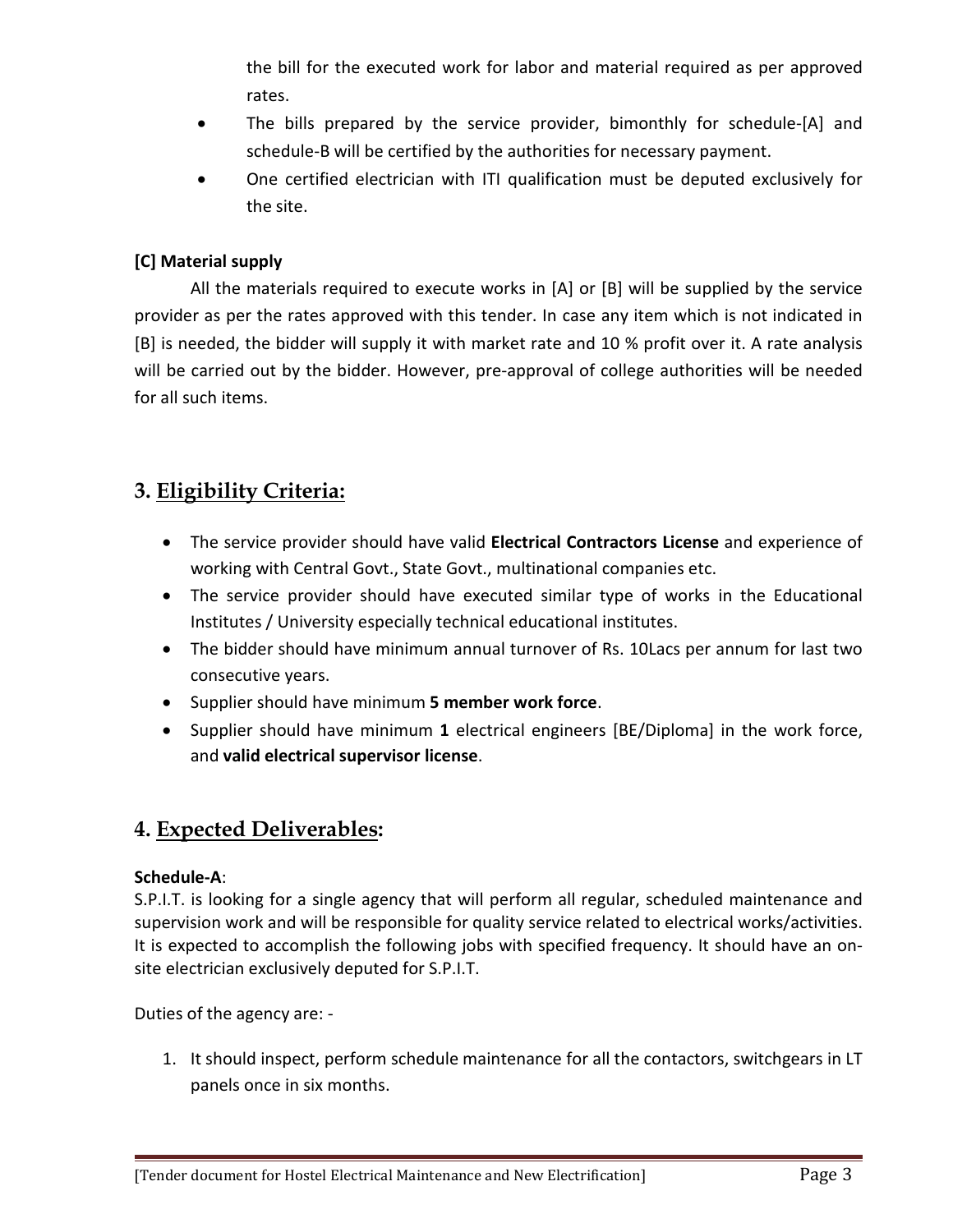- 2. It should carry out the survey of all the earthing systems throughout the institute once in every three months. Should confirm regarding resistance by Megger tests, charcoal, water content etc.
- 3. Check for functionality of the existing fire extinguisher/firefighting equipment/Fire Protection system.
- 4. The bidder is also expected to do necessary liaison Ing with the MSEDCL/ADANI POWER in case of power failures or associated issues.
- 5. The bidder is expected to attend immediately all types of LT cable faults.
- 6. The bidder is also expected to routinely inspect, clean the LT panels at diversified locations in the institute once in every 3 months. The inspection report needs to be submitted to the authorities.
- 7. The bidder will also visit all UPS systems installed in the institute monthly and submit the inspection report, will liaison with the AMC agency for the UPS and ensure that periodic check and timely maintenance is carried out by the agency identified by the institute.
- 8. The bidder will also liaison with the Lift providers for the necessary maintenance and ensure that Lift provider is providing regular service.
- 9. The bidder will also visit all UPS systems installed in the institute monthly and submit the inspection report. Will liaison with the AMC agency for the UPS and ensure that periodic check and timely maintenance is carried out by the agency identified bythe Hostel.

# **5. Approved makes/ brand:**

| SR.<br>No | <b>Item Discription</b>                                          | Makes / Brand   |
|-----------|------------------------------------------------------------------|-----------------|
| 1         | $\overline{2}$                                                   | 3               |
| 1         | H. T. Switchgear                                                 | Schneider       |
| 2         | L. T. switchgear                                                 |                 |
| A)        | Enclosed in Sheet Steel with H. R. C. Fuses for 63 Amp and above | <b>L&amp;T</b>  |
| B)        | <b>Circuit Breakers (Moulded Cases)</b>                          | L & T / Legrand |
| C)        | Miniature Circuit Breaker                                        | Legrand         |
| D)        | TPL / DP Switches / Isolators                                    | Legrand         |
| E)        | Rotary CAM type, Selector Switch                                 | <b>Siemens</b>  |
| F)        | Start / Stop push Button Stations                                | <b>L&amp;T</b>  |
| G)        | Contactors                                                       | L&T             |
| $\vert$   | Indicating Lamp (Neon type)                                      | <b>Siemens</b>  |
| J)        | Earth Leakage circuit Breakers                                   | Legrand         |
| K)        | <b>HRC Fuse</b>                                                  | <b>L&amp;T</b>  |
| 3         | Distribution Boards                                              | Legrand         |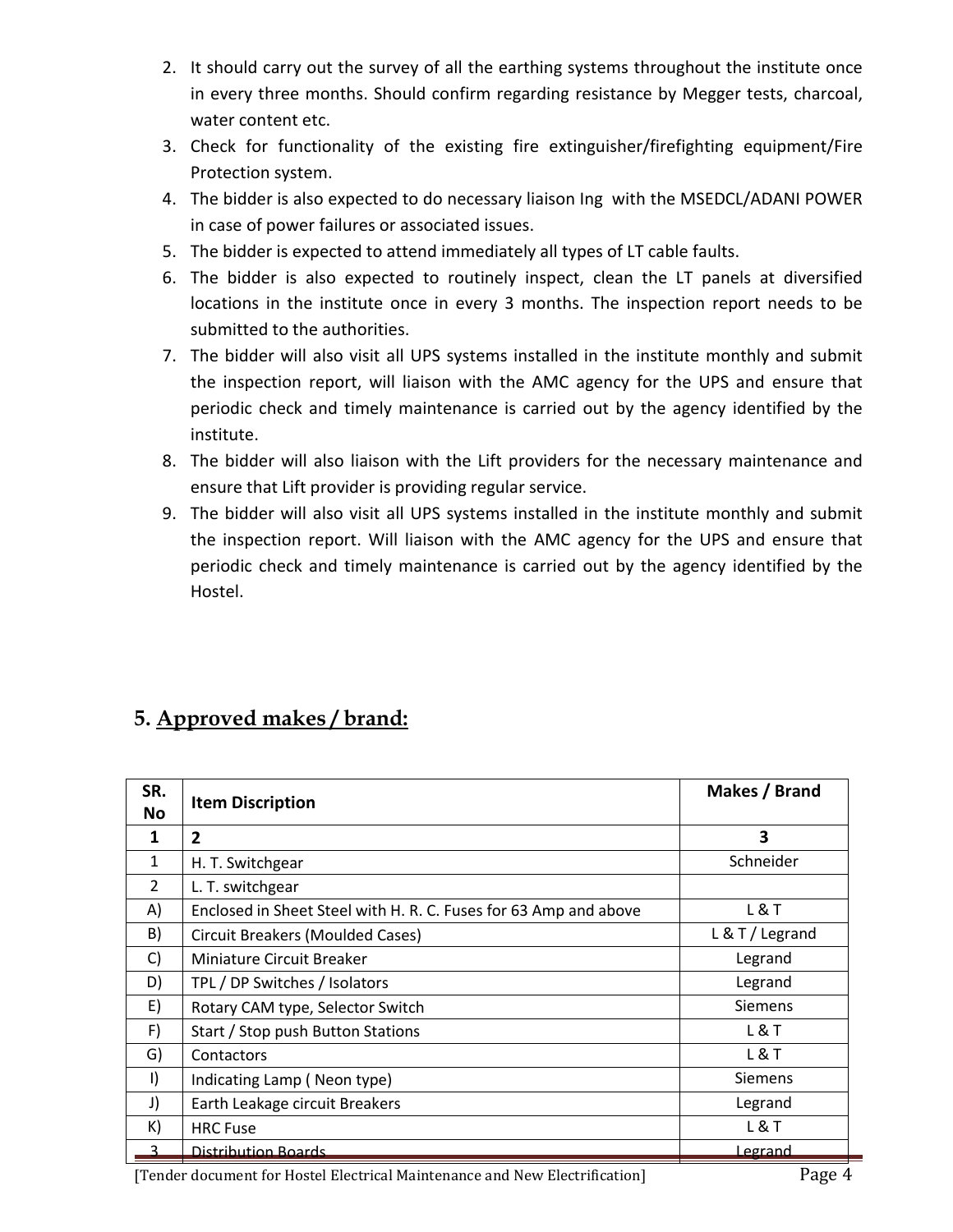| 4              | Cables                                                      | Polycab           |
|----------------|-------------------------------------------------------------|-------------------|
| 5              | FR wires                                                    | Polycab           |
| 6              | <b>Conduit Rigid PVC Conduit and Accessories</b>            | Modi / Diamond    |
| $\overline{7}$ | PVC Casing-n-capping                                        | Modi              |
| 8              | Piano Switches All                                          | Legrand           |
| 9              | Wall Socket and Plugs metal clad (ray roll type)            | Legrand           |
| 10             | Special Accessories concealed / decorative( plate switches) | Legrand           |
| 11             | Two / Three core flexible wires                             | Polycab           |
| 12             | Lamps - GLS filament                                        | Philips           |
| 13             | Exhaust fan / pedestal fan / air circuit breakers           | Crompton          |
| 14             | Ceiling fan with double ball bearing                        | Crompton          |
| 15             | BLDC energy efficient Ceiling fan                           | Orbit / Crystal / |
|                |                                                             | Atomberg / Micro  |
|                |                                                             | Instruments       |
| 16             | <b>Digital Multifunction Meters</b>                         | Rishabh           |
| 17             | <b>Electronic Ballast</b>                                   | Philips           |
| 18             | Fans Electronic regulator                                   | Anchor            |
| 19             | Luminaries & Lamps-LED                                      | Philips, Wipro    |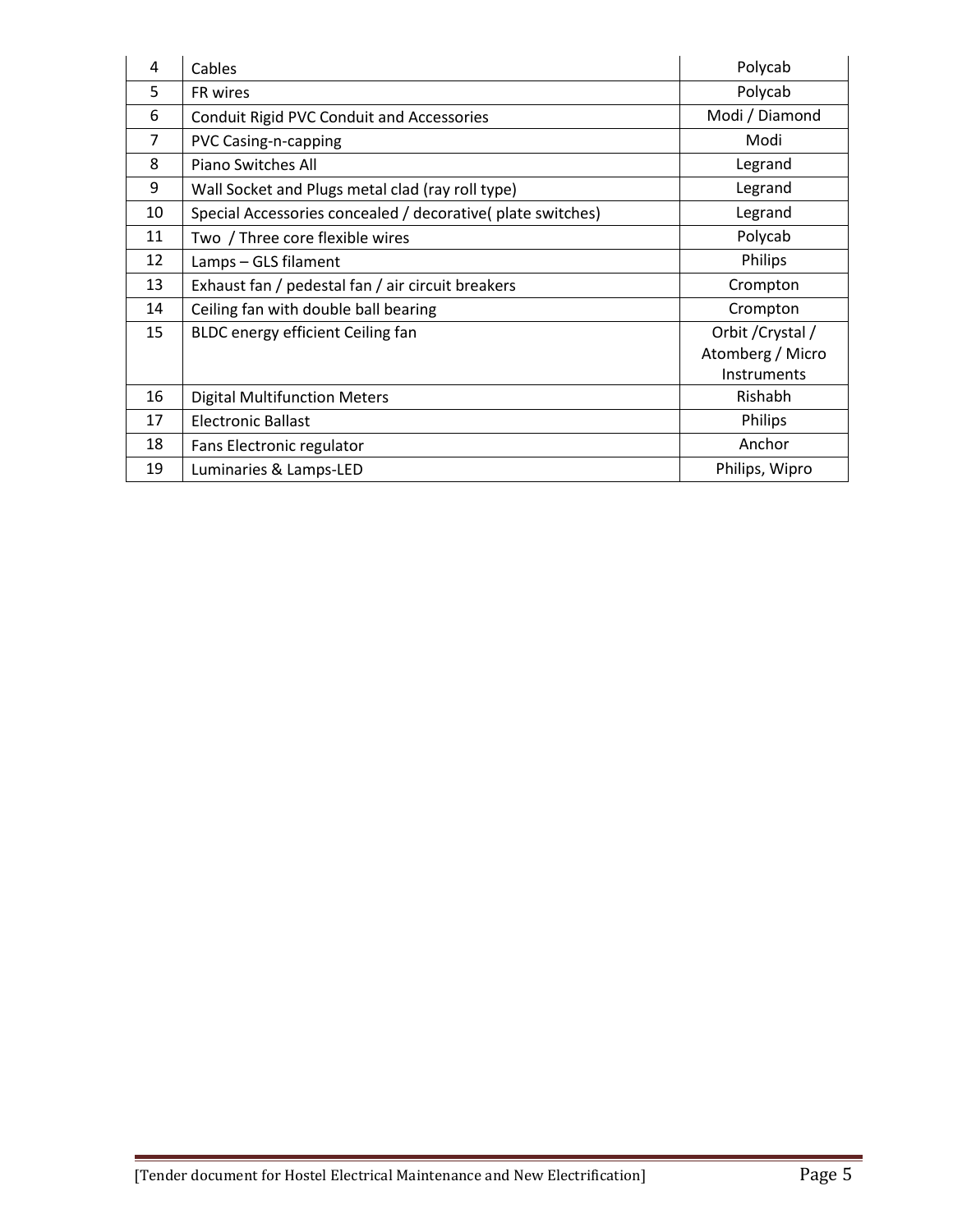### **6. Tender submission& Evaluation:**

#### **Tender document**

All interested bidders fulfilling the eligibility criteria may use the tender document downloaded from our website ([www.spit.ac.in](http://www.spit.ac.in)). The non refundable tender fees of Rs. 1000/- in the form of cash receipt or Demand Draft drawn in favor of "The Principal, Sardar Patel Institute of Technology", payable at Mumbai must be attached with the commercial bid. The bidders need to prove the eligibility by submitting the necessary documents.

#### **Evaluation of the quotations**

- The Principal, S.P.I.T. **reserves all rights** to accept / reject any one / all offers **without** assigning reasons thereof at any point of the tender process.
- The **rights to terminate the contract** at any time without assigning any reasons **are also reserved**
- $\bullet$  and  $\bullet$  and  $\bullet$  and  $\bullet$  and  $\bullet$

### **7. SCHEDULE A:**

#### **Material supply rates**

| <b>SR</b><br>NO. | <b>DESCRIPTION</b>             | <b>MAKE</b>             | <b>QTY</b>   | <b>UNIT</b> | <b>RATE</b> |
|------------------|--------------------------------|-------------------------|--------------|-------------|-------------|
| $\mathbf{1}$     | 10 AMP SWITCH                  | ANCHOR(SADA)            | $\mathbf{1}$ | <b>Nos</b>  |             |
| $\overline{2}$   | 10 AMP SOCKET                  | <b>ANCHOR</b><br>(SADA) | 1            | <b>Nos</b>  |             |
| $\overline{3}$   | FAN STEP REGULETER SWITCH TYEP | <b>ANCHOR</b><br>(SADA) | $\mathbf{1}$ | <b>Nos</b>  |             |
| 4                | FAN STEP REGULETER SOCKET TYEP | <b>ANCHOR</b><br>(SADA) | 1            | <b>Nos</b>  |             |
| 5                | <b>TELEPHONE SOCKET</b>        | <b>ANCHOR</b><br>(SADA) | $\mathbf{1}$ | <b>Nos</b>  |             |
| 6                | 2 PIN SOCKET                   | <b>ANCHOR</b><br>(SADA) | $\mathbf{1}$ | <b>Nos</b>  |             |
| $\overline{7}$   | <b>INDICATOR SWITCH TYEP</b>   | <b>ANCHOR</b><br>(SADA) | $\mathbf{1}$ | <b>Nos</b>  |             |
| 8                | <b>BELL SWITCH</b>             | <b>ANCHOR</b><br>(SADA) | 1            | <b>Nos</b>  |             |
| 9                | <b>BELL</b>                    | <b>ANCHOR</b><br>(SADA) | $\mathbf{1}$ | <b>Nos</b>  |             |
| 10               | <b>15 AMP COMBIND</b>          | <b>ANCHOR</b><br>(SADA) | $\mathbf{1}$ | <b>Nos</b>  |             |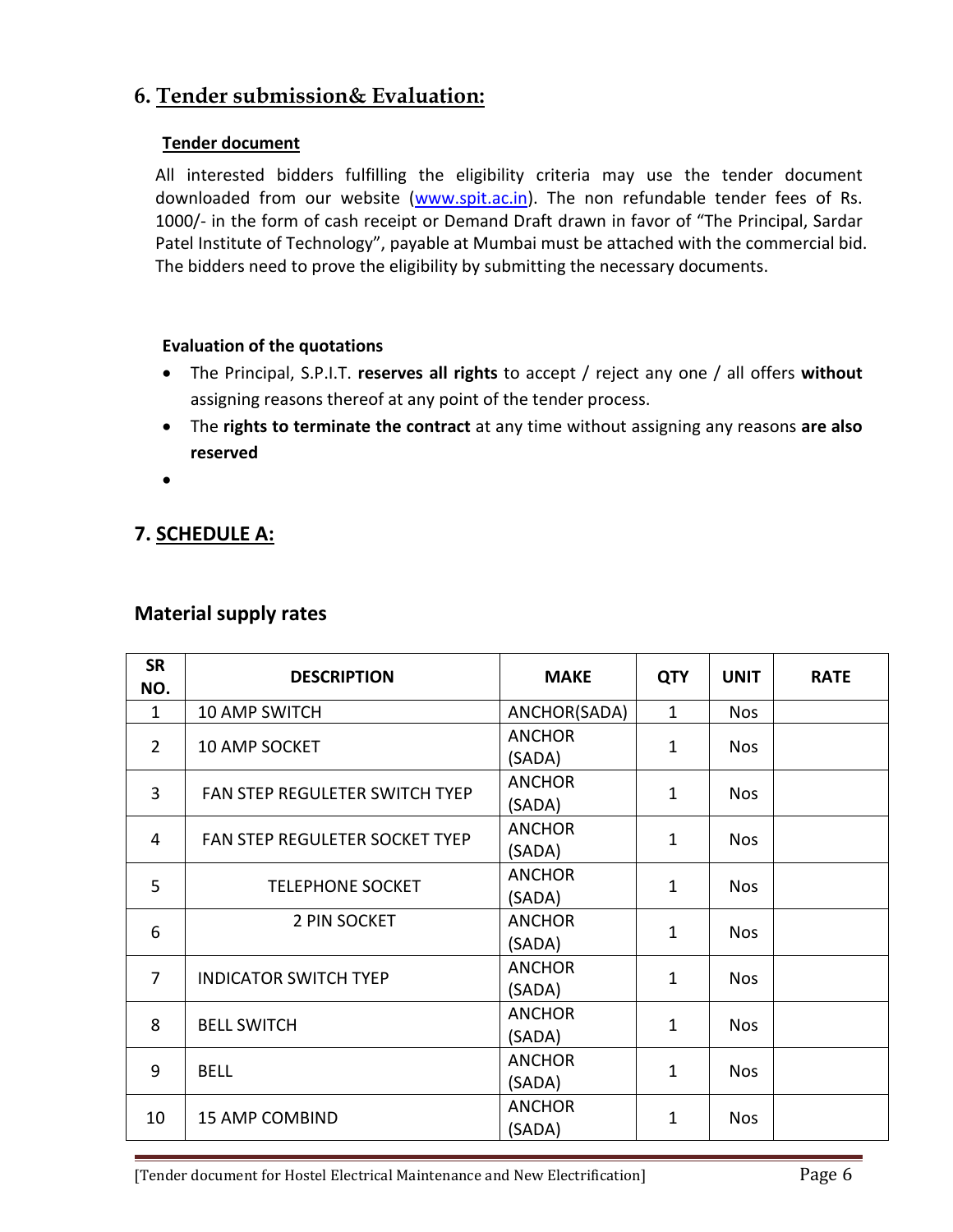| 11 | <b>BED SWITCH</b>                        | <b>ANCHOR</b><br>(SADA) | $\mathbf{1}$ | <b>Nos</b> |  |
|----|------------------------------------------|-------------------------|--------------|------------|--|
| 12 | 1,2,3 WAY BOX                            | SUNWOOD                 | 1            | <b>Nos</b> |  |
| 13 | 4,5,6 WAY BOX                            | SUNWOOD                 | 1            | <b>Nos</b> |  |
| 14 | 6 X 8,8X10 SNWOOD BORED                  | SUNWOOD                 | 1            | <b>Nos</b> |  |
| 15 | 10 X 12 SNWOOD BORED                     | SUNWOOD                 | $\mathbf{1}$ | <b>Nos</b> |  |
| 16 | 6 X 8,8X10 SNWOOD BORED<br><b>CTTING</b> | SUNWOOD                 | $\mathbf{1}$ | <b>Nos</b> |  |
| 17 | 10 X 12 SNWOOD BORED CTTING              | <b>ANCHOR</b><br>(SADA) | $\mathbf{1}$ | <b>Nos</b> |  |
| 18 | 10 AMP TOP                               | <b>ANCHOR</b><br>(SADA) | $\mathbf{1}$ | <b>Nos</b> |  |
| 19 | 16 AMP TOP                               |                         | $\mathbf{1}$ | <b>Nos</b> |  |
| 20 | 10 AMP SWITCH                            | <b>ANCHOR</b><br>(ROMA) | $\mathbf{1}$ | <b>Nos</b> |  |
| 21 | 10 AMP SOCKET                            | <b>ANCHOR</b><br>(ROMA) | $\mathbf{1}$ | <b>Nos</b> |  |
| 22 | FAN STEP REGULETER SWITCH TYEP           | <b>ANCHOR</b><br>(ROMA) | $\mathbf{1}$ | <b>Nos</b> |  |
| 23 | FAN STEP REGULETER SOCKET TYEP           | <b>ANCHOR</b><br>(ROMA) | $\mathbf{1}$ | <b>Nos</b> |  |
| 24 | <b>TELEPHONE SOCKET</b>                  | <b>ANCHOR</b><br>(ROMA) | $\mathbf{1}$ | <b>Nos</b> |  |
| 25 | 2 PIN SOCKET                             | <b>ANCHOR</b><br>(ROMA) | $\mathbf{1}$ | <b>Nos</b> |  |
| 26 | <b>INDICATOR SWITCH TYEP</b>             | <b>ANCHOR</b><br>(ROMA) | $\mathbf{1}$ | <b>Nos</b> |  |
| 27 | <b>BELL SWITCH</b>                       | <b>ANCHOR</b><br>(ROMA) | $\mathbf{1}$ | <b>Nos</b> |  |
| 28 | <b>16 AMP SWITCH</b>                     | <b>ANCHOR</b><br>(ROMA) | $\mathbf{1}$ | <b>Nos</b> |  |
| 29 | 16 AMP SOCKET                            | <b>ANCHOR</b><br>(ROMA) | $\mathbf{1}$ | <b>Nos</b> |  |
| 30 | <b>BLANK PLATE</b>                       | <b>ANCHOR</b><br>(ROMA) | $\mathbf{1}$ | <b>Nos</b> |  |
| 31 | 12 M PLATE                               | <b>ANCHOR</b><br>(ROMA) | $\mathbf{1}$ | <b>Nos</b> |  |
| 32 | 8 M PLATE                                | <b>ANCHOR</b><br>(ROMA) | $\mathbf{1}$ | <b>Nos</b> |  |
| 33 | <b>6 M PLATE</b>                         | <b>ANCHOR</b><br>(ROMA) | $\mathbf{1}$ | <b>Nos</b> |  |
| 34 | 4 M PLATE                                | <b>ANCHOR</b><br>(ROMA) | $\mathbf{1}$ | <b>Nos</b> |  |
| 35 | 3 M PLATE                                | <b>ANCHOR</b><br>(ROMA) | $\mathbf{1}$ | <b>Nos</b> |  |
| 36 | 2,1M PLATE                               | <b>ANCHOR</b><br>(ROMA) | $\mathbf{1}$ | <b>Nos</b> |  |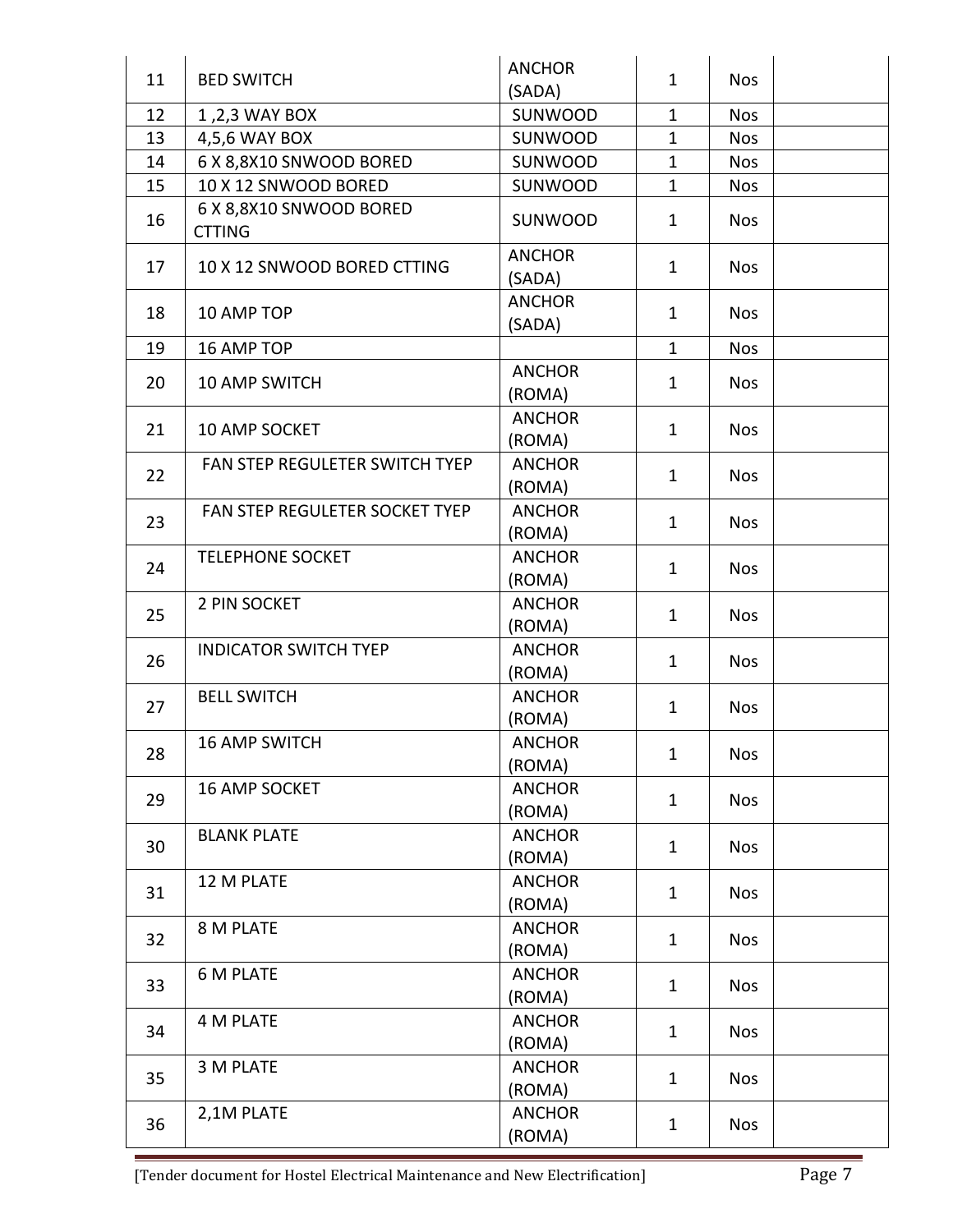|    | 18 M PLATE             | <b>ANCHOR</b>     |              |            |  |
|----|------------------------|-------------------|--------------|------------|--|
| 37 |                        | (ROMA)            | $\mathbf{1}$ | <b>Nos</b> |  |
|    | <b>12 M BOX</b>        | <b>ANCHOR</b>     |              |            |  |
| 38 |                        | (ROMA)            | $\mathbf{1}$ | <b>Nos</b> |  |
| 39 | 8 M BOX                | <b>ANCHOR</b>     | $\mathbf{1}$ |            |  |
|    |                        | (ROMA)            |              | <b>Nos</b> |  |
| 40 | 6 M BOX                | <b>ANCHOR</b>     | $\mathbf{1}$ |            |  |
|    |                        | (ROMA)            |              | <b>Nos</b> |  |
| 41 | 4 M BOX                | <b>ANCHOR</b>     | $\mathbf{1}$ | <b>Nos</b> |  |
|    |                        | (ROMA)            |              |            |  |
| 42 | 3 M BOX                | <b>ANCHOR</b>     | 1            | <b>Nos</b> |  |
|    |                        | (ROMA)            |              |            |  |
| 43 | 2,1 M BOX              | <b>ANCHOR</b>     | $\mathbf{1}$ | <b>Nos</b> |  |
|    |                        | (ROMA)            |              |            |  |
| 44 | 18 BOX                 | <b>ANCHOR</b>     | $\mathbf{1}$ | <b>Nos</b> |  |
|    |                        | (ROMA)            |              |            |  |
| 45 | 63 AMP 4 P MCB         | LEGRAND           | $\mathbf{1}$ | <b>Nos</b> |  |
| 46 | 63 AMP 3 P MCB         | LEGRAND           | $\mathbf{1}$ | <b>Nos</b> |  |
| 47 | 63 AMP 2 P MCB         | LEGRAND           | $\mathbf{1}$ | <b>Nos</b> |  |
| 48 | 63 AMP SPMCB           | LEGRAND           | $\mathbf{1}$ | <b>Nos</b> |  |
| 49 | 32,40 AMP 4 P MCB      | LEGRAND           | $\mathbf{1}$ | <b>Nos</b> |  |
| 50 | 32,40 AMP 3 P MCB      | LEGRAND           | $\mathbf{1}$ | <b>Nos</b> |  |
| 51 | 32,40 AMP 2 P MCB      | LEGRAND           | $\mathbf{1}$ | <b>Nos</b> |  |
| 52 | 10,16,25,32 AMP SP MCB | LEGRAND           | $\mathbf{1}$ | <b>Nos</b> |  |
| 53 | 63 AMP 4 POLE ELCB     | LEGRAND           | $\mathbf{1}$ | <b>Nos</b> |  |
| 54 | 63 AMP 2 POLE ELCB     | LEGRAND           | $\mathbf{1}$ | <b>Nos</b> |  |
| 55 | 8 WAY DB               | LEGRAND           | $\mathbf{1}$ | <b>Nos</b> |  |
| 56 | 6 WAY B                | LEGRAND           | $\mathbf 1$  | <b>Nos</b> |  |
| 57 | 4 WAY DB               | LEGRAND           | $\mathbf{1}$ | <b>Nos</b> |  |
| 58 | 12,10,8 SPMCB BOX      | LEGRAND           | $\mathbf 1$  | <b>Nos</b> |  |
| 59 | 4,6 SPMCB BOX          | LEGRAND           | 1            | <b>Nos</b> |  |
| 60 | 2 SPMCB BOX            | LEGRAND           | $\mathbf 1$  | <b>Nos</b> |  |
| 61 | 63 AMP 4 P MCB         | <b>INDO ASIAN</b> | 1            | <b>Nos</b> |  |
| 62 | 63 AMP 3 P MCB         | <b>INDO ASIAN</b> | 1            | <b>Nos</b> |  |
| 63 | 63 AMP 2 P MCB         | <b>INDO ASIAN</b> | $\mathbf 1$  | <b>Nos</b> |  |
| 64 | 63 AMP SPMCB           | <b>INDO ASIAN</b> | 1            | <b>Nos</b> |  |
| 65 | 32,40 AMP 4 P MCB      | <b>INDO ASIAN</b> | $\mathbf 1$  | <b>Nos</b> |  |
| 66 | 32,40 AMP 3 P MCB      | <b>INDO ASIAN</b> | 1            | <b>Nos</b> |  |
| 67 | 32,40 AMP 2 P MCB      | <b>INDO ASIAN</b> | $\mathbf 1$  | <b>Nos</b> |  |
| 68 | 10,16,25,32 AMP SP MCB | <b>INDO ASIAN</b> | 1            | <b>Nos</b> |  |
| 69 | 63 AMP 4 POLE ELCB     | <b>INDO ASIAN</b> | $\mathbf 1$  | <b>Nos</b> |  |
| 70 | 63 AMP 2 POLE ELCB     | <b>INDO ASIAN</b> | 1            | <b>Nos</b> |  |
| 71 | 8 WAY DB               | <b>INDO ASIAN</b> | $\mathbf 1$  | <b>Nos</b> |  |
| 72 | 6 WAY B                | <b>INDO ASIAN</b> | 1            | <b>Nos</b> |  |
| 73 | 4 WAY DB               | <b>INDO ASIAN</b> | $\mathbf{1}$ | <b>Nos</b> |  |
| 74 | 12,10,8 SPMCB BOX      | <b>INDO ASIAN</b> | $\mathbf 1$  | Nos        |  |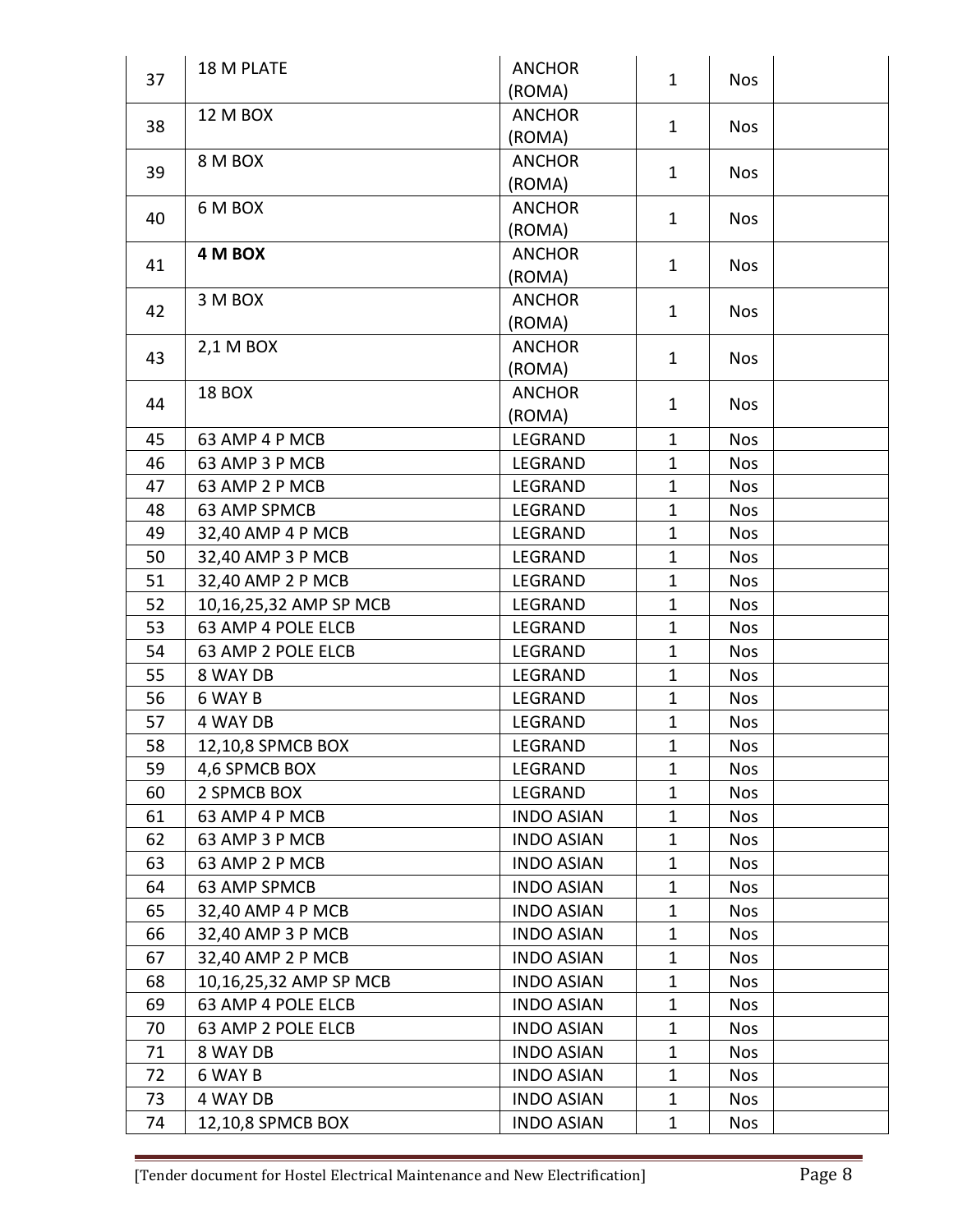| 75  | 4,6 SPMCB BOX                   | <b>INDO ASIAN</b>  | 1            | <b>Nos</b> |  |
|-----|---------------------------------|--------------------|--------------|------------|--|
| 76  | 2 SPMCB BOX                     | <b>INDO ASIAN</b>  | $\mathbf{1}$ | <b>Nos</b> |  |
| 77  | 1.5 WIRE                        | <b>POLYCAB</b>     | $\mathbf{1}$ | Mtr        |  |
| 78  | 2.5 WIRE                        | <b>POLYCAB</b>     | $\mathbf{1}$ | Mtr        |  |
| 79  | 4 MM WIRE                       | <b>POLYCAB</b>     | $\mathbf{1}$ | Mtr        |  |
| 80  | 6 MM WIRE                       | <b>POLYCAB</b>     | $\mathbf{1}$ | Mtr        |  |
| 81  | 1 MM WIRE                       | <b>POLYCAB</b>     | $\mathbf{1}$ | Mtr        |  |
| 82  | 1.5 X 2CORE COPPER CABLE        | <b>POLYCAB</b>     | $\mathbf{1}$ | Mtr        |  |
| 83  | 1.5 X 3CORE COPPER CABLE        | <b>POLYCAB</b>     | $\mathbf{1}$ | Mtr        |  |
| 84  | 1.5 X 4CORE COPPER CABLE        | <b>POLYCAB</b>     | $\mathbf{1}$ | Mtr        |  |
| 85  | 2.5 X 2 CORE COPPER CABLE       | <b>POLYCAB</b>     | $\mathbf{1}$ | Mtr        |  |
| 86  | 2.5 X 3 CORE COPPER CABLE       | <b>POLYCAB</b>     | $\mathbf 1$  | Mtr        |  |
| 87  | 2.5 X 4 CORE COPPER CABLE       | <b>POLYCAB</b>     | $\mathbf{1}$ | Mtr        |  |
| 88  | 4MM X 2 CORE COPPER CABLE       | <b>POLYCAB</b>     | $\mathbf{1}$ | Mtr        |  |
| 89  | 4MM X 3 CORE COPPER CABLE       | <b>POLYCAB</b>     | $\mathbf{1}$ | Mtr        |  |
| 90  | 4MM X 4 CORE COPPER CABLE       | <b>POLYCAB</b>     | 1            | Mtr        |  |
| 91  | 1.5 MM X 2 CORE FLEXIBEL CABLE  | <b>POLYCAB</b>     | $\mathbf{1}$ | Mtr        |  |
| 92  | 1.5 MM X 3 CORE FLEXIBEL CABLE  | <b>POLYCAB</b>     | $\mathbf{1}$ | Mtr        |  |
| 93  | 2.5 MM X 2 CORE FLEXIBEL CABLE  | <b>POLYCAB</b>     | $\mathbf{1}$ | Mtr        |  |
| 94  | 2.5 MM X 3 CORE FLEXIBEL CABLE  | <b>POLYCAB</b>     | $\mathbf{1}$ | Mtr        |  |
| 95  | <b>LED TUBE</b>                 | <b>PHILPS</b>      | $\mathbf{1}$ | <b>Nos</b> |  |
| 96  | LED FITTING 20 W 4 FEET         | <b>SYSKA</b>       | $\mathbf 1$  | <b>Nos</b> |  |
| 97  | LED FITTING 20 W 2 FEET         | <b>SYSKA</b>       | $\mathbf{1}$ | <b>Nos</b> |  |
| 98  | 22 PANEL LIGHT                  | E LITE             | 1            | <b>Nos</b> |  |
| 99  | 18,12 PANEL LIGHT               | E LITE             | $\mathbf{1}$ | <b>Nos</b> |  |
| 100 | <b>6W COB LED LIGHT</b>         | E LITE             | $\mathbf{1}$ | <b>Nos</b> |  |
| 101 | 12 LED BLUB                     | <b>OSRAM</b>       | $\mathbf 1$  | <b>Nos</b> |  |
| 102 | 7W LED BLB                      | <b>OSRAM</b>       | $\mathbf{1}$ | <b>Nos</b> |  |
| 103 | <b>HELOGEN FITTING</b>          | <b>NORMAL</b>      | $\mathbf{1}$ | <b>Nos</b> |  |
| 104 | 1000,500 W TUBE                 | <b>PHILPS</b>      | $\mathbf{1}$ | Nos        |  |
| 105 | AC METEL SOKET, TOP             | <b>ANCHOR</b>      | $\mathbf 1$  | <b>Nos</b> |  |
| 106 | AC BOX                          | <b>ANCHOR</b>      | $\mathbf{1}$ | <b>Nos</b> |  |
| 107 | 7.5 HP STATER                   | LEGRAND            | 1            | <b>Nos</b> |  |
| 108 | <b>ANGAL HODER</b>              | <b>ANCHOR</b>      | $\mathbf 1$  | <b>Nos</b> |  |
| 109 | <b>SQRE BOX</b>                 | <b>NORMAL</b>      | $\mathbf 1$  | <b>Nos</b> |  |
| 110 | <b>ROND TP</b>                  | <b>NORMAL</b>      | $\mathbf{1}$ | <b>Nos</b> |  |
| 111 | <b>ROYAL PLUG</b>               | <b>NORMAL</b>      | 1            | <b>Nos</b> |  |
| 112 | <b>PVC TAPE</b>                 | <b>STELL GREEP</b> | $\mathbf 1$  | <b>Nos</b> |  |
| 113 | SCREW 30X 8, 35 X 8             | <b>NORMAL</b>      | 1            | <b>Nos</b> |  |
| 114 | SCREW 45X 8,50 X 8              | <b>NORMAL</b>      | $\mathbf{1}$ | <b>Nos</b> |  |
| 115 | METAL SCREW 19X 6,13 X 6        | <b>NORMAL</b>      | 1            | <b>Nos</b> |  |
| 116 | <b>METAL SCREW 25X 6,45 X 6</b> | <b>NORMAL</b>      | 1            | <b>Nos</b> |  |
| 117 | 36,48 CEILING FAN (HIGH SPEED)  | <b>CROMPTON</b>    | 1            | <b>Nos</b> |  |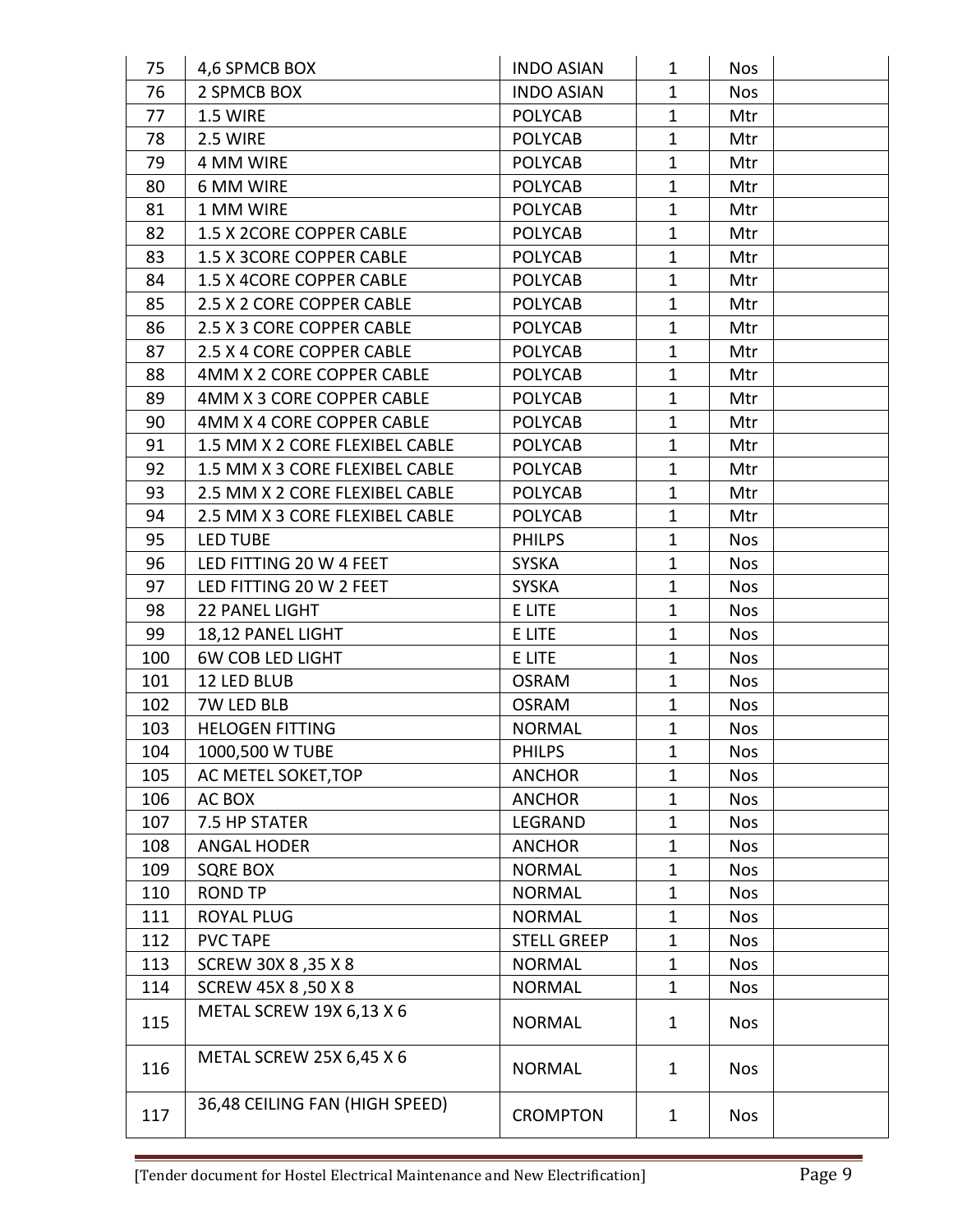| 118 | 2.5 FAN ROD                 | <b>CROMPTON</b> | 1 | <b>Nos</b> |  |
|-----|-----------------------------|-----------------|---|------------|--|
| 119 | <b>FAN BLADE</b>            | <b>CROMPTON</b> | 1 | <b>Nos</b> |  |
| 120 | <b>FAN CANOPEE</b>          | <b>CROMPTON</b> | 1 | <b>Nos</b> |  |
| 121 | <b>FAN CYCLE</b>            | <b>CROMPTON</b> | 1 | <b>Nos</b> |  |
| 122 | <b>FAN CAPECITOR</b>        | <b>CROMPTON</b> | 1 | <b>Nos</b> |  |
| 123 | <b>12" EXHAST FAN</b>       | <b>CROMPTON</b> | 1 | <b>Nos</b> |  |
| 124 | 9" EXHUAST FAN              | <b>CROMPTON</b> | 1 | <b>Nos</b> |  |
| 125 | 40w tube                    | <b>PHILPS</b>   | 1 | <b>Nos</b> |  |
| 126 | <b>40 W ELECTRONIC COWK</b> | <b>PHILPS</b>   | 1 | <b>Nos</b> |  |
| 127 | 40 W BLUB                   | <b>NORMAL</b>   | 1 | <b>Nos</b> |  |
| 128 | <b>50W COB FITTING</b>      | <b>ELITE</b>    |   | <b>Nos</b> |  |

| <b>Total of Schedule A</b>       | Rs. |  |
|----------------------------------|-----|--|
| Taxes as applicable              | Rs. |  |
| <b>Grand Total of Schedule A</b> | Rs. |  |

# **Institute reserves all rights for the bid evaluation. Either all above items will be considered separately, or grouped appropriately or grouped in total.**

### **8. Schedule B:**

#### **LABOUR RATE QUOTATION**

| Sr. No.        | <b>DESCRIPTION</b>                                                  | <b>QTY</b> | Unit       | <b>RATE</b> |
|----------------|---------------------------------------------------------------------|------------|------------|-------------|
| $\mathbf{1}$   | Light / Fan point from switch board to light point                  |            | <b>Nos</b> |             |
| $\overline{2}$ | 5 amps. Plug point primary from lighting distribution board to plug |            | <b>Nos</b> |             |
| 3              | Light &5 amps. Plug point mounted with other switch board           | 1          | <b>Nos</b> |             |
| 4              | 15 amps. Plug point primary from distribution board to plug         | 1          | <b>Nos</b> |             |
| 5              | Call bell point                                                     | 1          | <b>Nos</b> |             |
| 6              | 2way light point                                                    | 1          | <b>Nos</b> |             |
| 7              | Circuit wiring from lighting 15 amps power plug point from D/B      |            | Rft        |             |
| 8              | 4mm single PVC copper standard with 2.5mm green single PVC earth    |            |            |             |
|                | wire for amps plug                                                  | 1          | Rft        |             |
| 9              | Pvc conduit system for camera, speaker and lan wiring               |            |            |             |
|                | a)19&20mm PVC conduit & casing laying                               | 1          | Rft        |             |
|                | b) 25mm PVC conduit & casing laying                                 |            | Rft        |             |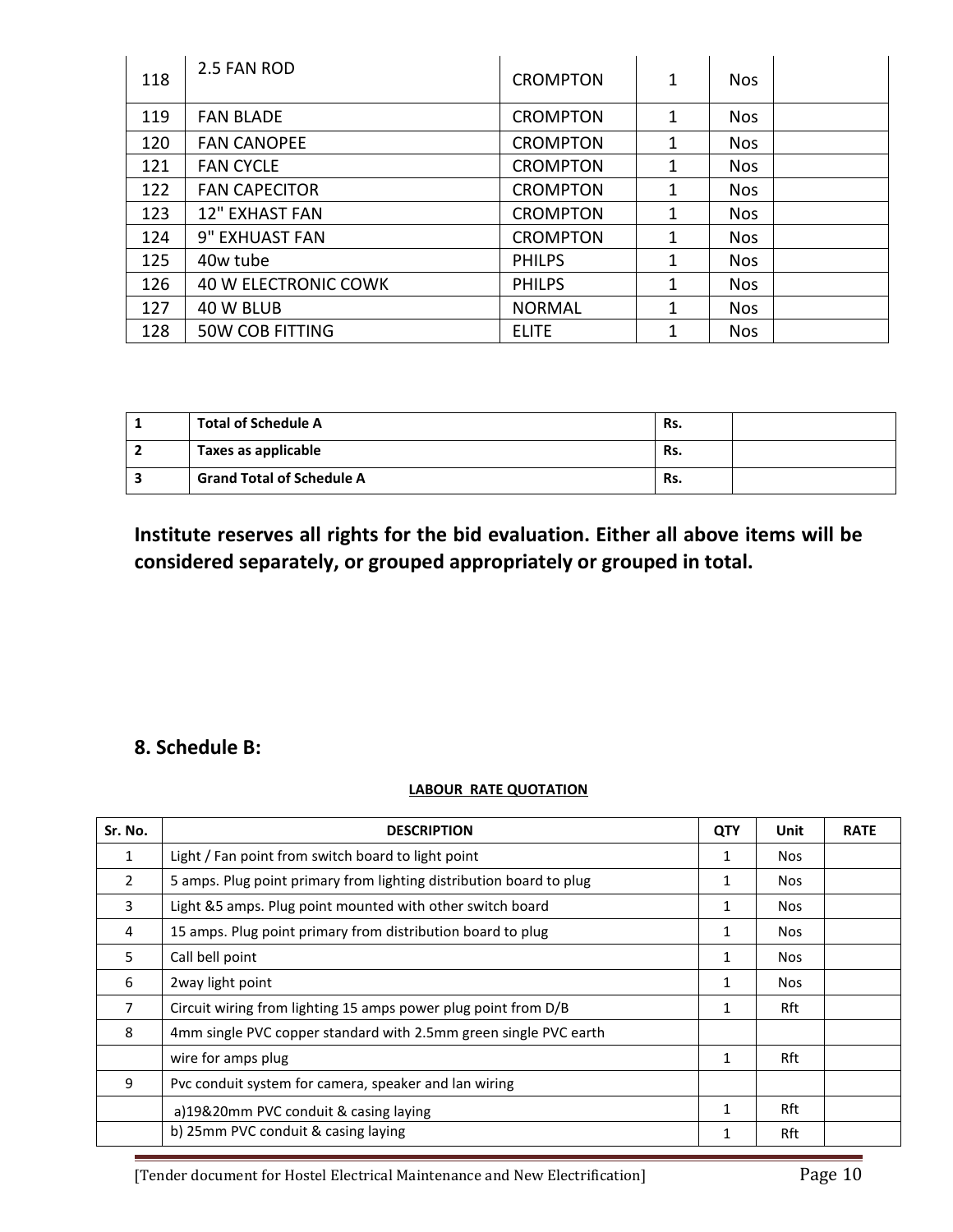|    | c) 32mm PVC conduit & casing laying                            | 1            | Rft        |  |
|----|----------------------------------------------------------------|--------------|------------|--|
| 10 | <b>TELEPHONE WIRING</b>                                        |              |            |  |
|    | Cat-6wire in laid PVC for telephone                            | $\mathbf{1}$ | Rft        |  |
|    | 1 no RJ-11 telephone socket outlet with Backbox                | 1            | Rft        |  |
|    | 10 pair telephone krone connector in MS powder coated encl     | 1            | Rft        |  |
|    | 20 pair telephone krone connector in MS powder coated encl     | 1            | Rft        |  |
|    | To pull 3 pair telephone Wire                                  |              | Rft        |  |
|    |                                                                | 1            |            |  |
|    | To pull 5 pair telephone Wire                                  | $\mathbf{1}$ | Rft        |  |
|    | To pull 10 pair telephone Wire                                 | $\mathbf{1}$ | Rft        |  |
|    | To pull 20 pair telephone Wire                                 | 1            | Rft        |  |
|    | To pull 3 pair telephone Cable                                 | $\mathbf{1}$ | Rft        |  |
|    | To pull 5 pair telephone Cable                                 | $\mathbf{1}$ | Rft        |  |
|    | To pull 10 pair telephone Cable                                | 1            | Rft        |  |
|    | To pull 20 pair telephone Cable                                | 1            | Rft        |  |
| 11 | <b>CCTV WIRING</b>                                             |              |            |  |
|    | 4 + 1 camera wire laying                                       | $\mathbf{1}$ | Rft        |  |
|    | Camera connection & fixing                                     | 1            | <b>Nos</b> |  |
|    | Dvr system remove & fixing                                     | 1            | <b>Nos</b> |  |
| 12 | <b>DATA CABLE WIRING</b>                                       |              |            |  |
|    | Wiring for comp using CAT-6 Cable laid in PVC Conduct          | $\mathbf{1}$ | Rft        |  |
|    | 1 no RJ-45 data socket outlet with back box                    | $\mathbf{1}$ | <b>Nos</b> |  |
|    | 24 port Giga Unmanaged switch remove & fixing                  | 1            | <b>Nos</b> |  |
|    | 24 port Giga patch panel fixing                                | $\mathbf{1}$ | Nos        |  |
|    | WIFI Router fixing                                             | $\mathbf{1}$ | <b>Nos</b> |  |
|    | Rj-45 crimping                                                 | 1            | Nos        |  |
|    | Wall rack fixing                                               | 1            | Nos        |  |
|    | Ferruling, Labelling, Testing                                  | $\mathbf{1}$ | <b>Nos</b> |  |
|    | Dual RJ-45 data socket outlet with back box                    | 1            | <b>Nos</b> |  |
|    | fiber cable laying                                             | $\mathbf{1}$ | Rft        |  |
|    | Networking point checking lab (qty 40)                         | 1            | <b>Nos</b> |  |
|    | Networking rack clean & dressing                               | 1            | Nos        |  |
| 13 | To Install, Test & Commission of main 4 way Distribution Board | 1            | <b>Nos</b> |  |
| 14 | To Install, Test & Commission of main 6 way Distribution Board | 1            | <b>Nos</b> |  |
| 15 | To Install, Test & Commission of main 8 way Distribution Board | $\mathbf{1}$ | <b>Nos</b> |  |
| 16 | To Install 100 & 125 amps D/T MCCB with enclosure              | 1            | <b>Nos</b> |  |
| 17 | To Install 160 amps D/T MCCB with enclosure                    | 1            | <b>Nos</b> |  |
| 18 | To Install 200 amps D/T MCCB with enclosure                    | 1            | <b>Nos</b> |  |
| 19 | To Install 32 amps switch Fuse unit                            | 1            | <b>Nos</b> |  |
| 20 | To Install 63 amps switch Fuse unit                            | 1            | <b>Nos</b> |  |
| 21 | To Install 100 amps switch Fuse unit                           | 1            | <b>Nos</b> |  |
| 22 | To Install 120 amps switch Fuse unit                           | 1            | <b>Nos</b> |  |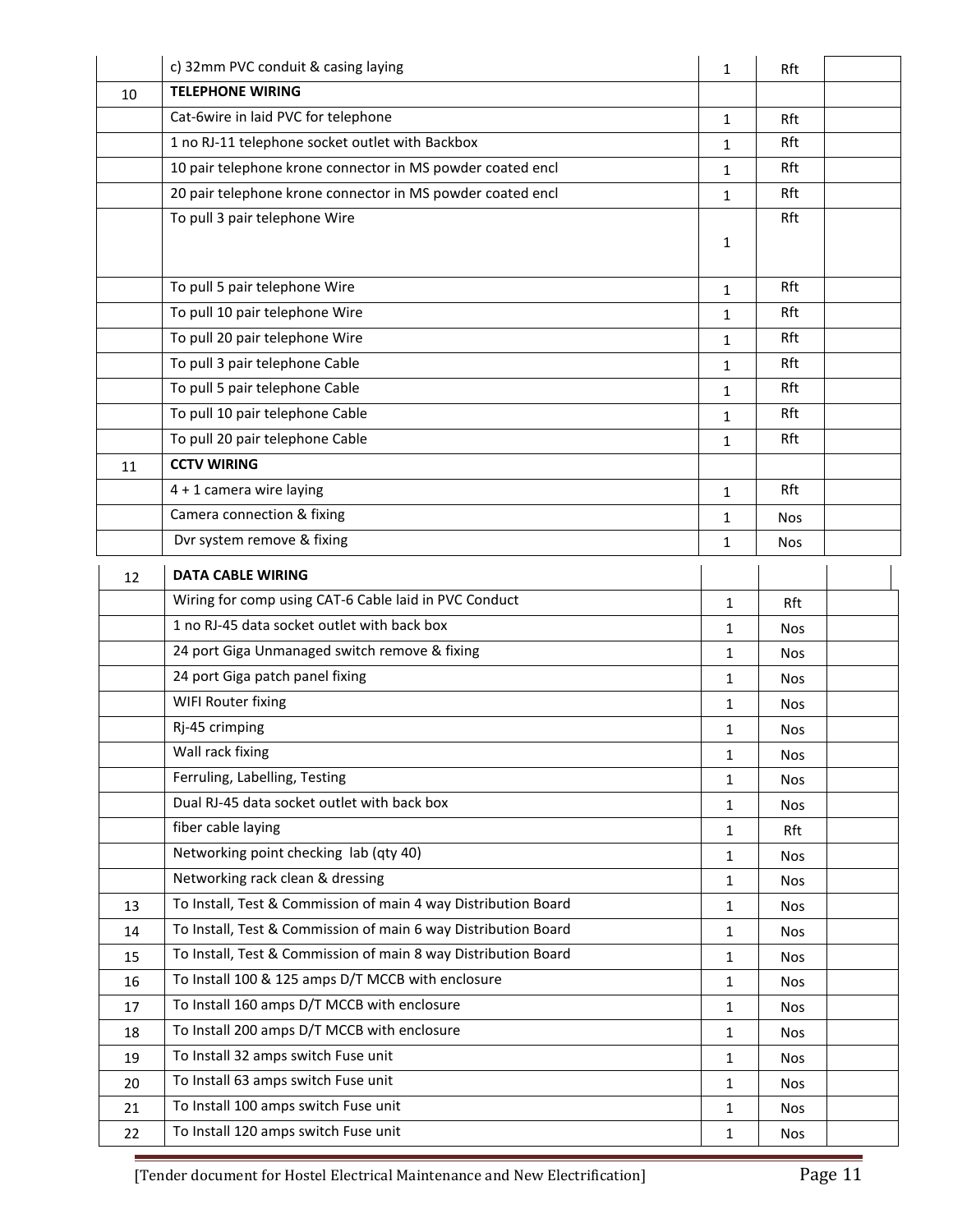| 23 | To Install 125 amps switch Fuse unit                      | $\mathbf{1}$ | <b>Nos</b> |  |
|----|-----------------------------------------------------------|--------------|------------|--|
| 24 | To Install 160 amps switch Fuse unit                      | 1            | <b>Nos</b> |  |
| 25 | To Install 200 amps switch Fuse unit                      | $\mathbf{1}$ | <b>Nos</b> |  |
| 26 | To Install 250 amps switch Fuse unit                      | $\mathbf{1}$ | <b>Nos</b> |  |
| 27 | TPN MCB/ELCB with metal box fixing & connecting           | $\mathbf{1}$ | <b>Nos</b> |  |
| 28 | 1.5sqmm x 3& 4 wire along with 4sqmm x 1 wire as earthing | $\mathbf{1}$ | Rft        |  |
| 29 | 2.5sqmm x 3& 4 wire along with 4sqmm x 1 wire as earthing | $\mathbf{1}$ | Rft        |  |
| 30 | 4sqmm x 3& 4 wire along with 4sqmm x 1 wire as earthing   | 1            | Rft        |  |
| 31 | 6sqmm x 3&4 wire along with 4sqmm x 1 wire as earthing    | $\mathbf{1}$ | Rft        |  |
| 32 | 10sqmm x 4 wire along with 4sqmm x 1 wire as earthing     | $\mathbf{1}$ | Rft        |  |
| 33 | 16sqmm x 4 wire along with 4sqmm x 1 wire as earthing     | $\mathbf{1}$ | Rft        |  |
| 34 | Fan Hooks                                                 | $\mathbf{1}$ | <b>Nos</b> |  |
| 35 | To Install 20 amps industrial socket, Top                 | $\mathbf{1}$ | <b>Nos</b> |  |
| 36 | 1.5 &2.5sqmm x 2/4 core copper cable                      | $\mathbf{1}$ | Rft        |  |
| 37 | 4sqmm x 3&4 Core copper cable                             | 1            | Rft        |  |
| 38 | 6sqmm x 3&4 Core copper cable                             | $\mathbf{1}$ | Rft        |  |
| 39 | 10sqmm x 4 Core copper cable                              | $\mathbf{1}$ | Rft        |  |
| 40 | 16sqmm x 4 Core copper cable                              | 1            | Rft        |  |
| 41 | 25sqmm x 4 Core copper /Aluminum cable                    | $\mathbf{1}$ | Rft        |  |
| 42 | 35sqmm x 4 Core copper /Aluminum cable                    | $\mathbf{1}$ | Rft        |  |
| 43 | 50sqmm x 31/2 Core Aluminum cable                         | $\mathbf{1}$ | Rft        |  |
| 44 | 95sqmm x 31/2 Core Aluminum cable                         | 1            | Rft        |  |
| 45 | 120sqmm x 31/2 Core Aluminum cable                        | $\mathbf{1}$ | Rft        |  |
| 46 | 240sqmm x 31/2 Core Aluminum cable                        | $\mathbf{1}$ | Rft        |  |
| 47 | <b>END Termination with gland &amp; lugs</b>              |              |            |  |
|    | a) 1.5/2.5/4sqmm x 2/4 core copper cable                  | $\mathbf{1}$ | <b>Nos</b> |  |
|    | b) 6/10sqmm x 4 core copper cable                         | $\mathbf{1}$ | <b>Nos</b> |  |
|    | c) 16sqmm x 4 core copper cable                           | 1            | <b>Nos</b> |  |
|    | d) 25sqmm x 4 core copper cable                           | 1            | <b>Nos</b> |  |
|    | e) 35sqmm x 4 core copper cable                           | $\mathbf{1}$ | <b>Nos</b> |  |
|    | f) 50sqmm x 4 core Aluminum cable                         | 1            | <b>Nos</b> |  |
|    | g) 95sqmm x 3 1/2 core Aluminum cable                     | 1            | <b>Nos</b> |  |
|    | h) 120sqmm x 3 1/2 core Aluminum cable                    | $\mathbf{1}$ | <b>Nos</b> |  |
|    | i) 240sqmm x 3 1/2 core Aluminum cable                    | 1            | <b>Nos</b> |  |
| 48 | <b>CABLE</b>                                              |              |            |  |
|    | 2c & 3c x 1.5sqmm copper & Aluminum Armored Cable         | $\mathbf{1}$ | Rft        |  |
|    | 2c & 3C x 2.5sqmm Copper & Aluminum Armored Cable         | $\mathbf{1}$ | Rft        |  |
|    | 2c & 3C x 4sqmm Copper & Aluminum Armored Cable           | 1            | Rft        |  |
|    | 2c & 3C x 6sqmm copper & Aluminum Armored cable           | $\mathbf{1}$ | Rft        |  |
| 49 | To Install AC metal box complete with 20amps              |              |            |  |
|    | Industrial socket, Top & SPMCB                            | $\mathbf{1}$ | <b>Nos</b> |  |
| 50 | Flexible cable                                            |              |            |  |
|    | 1.5 x 3 core ya 2 core cable                              | $\mathbf{1}$ | <b>Nos</b> |  |
|    |                                                           |              |            |  |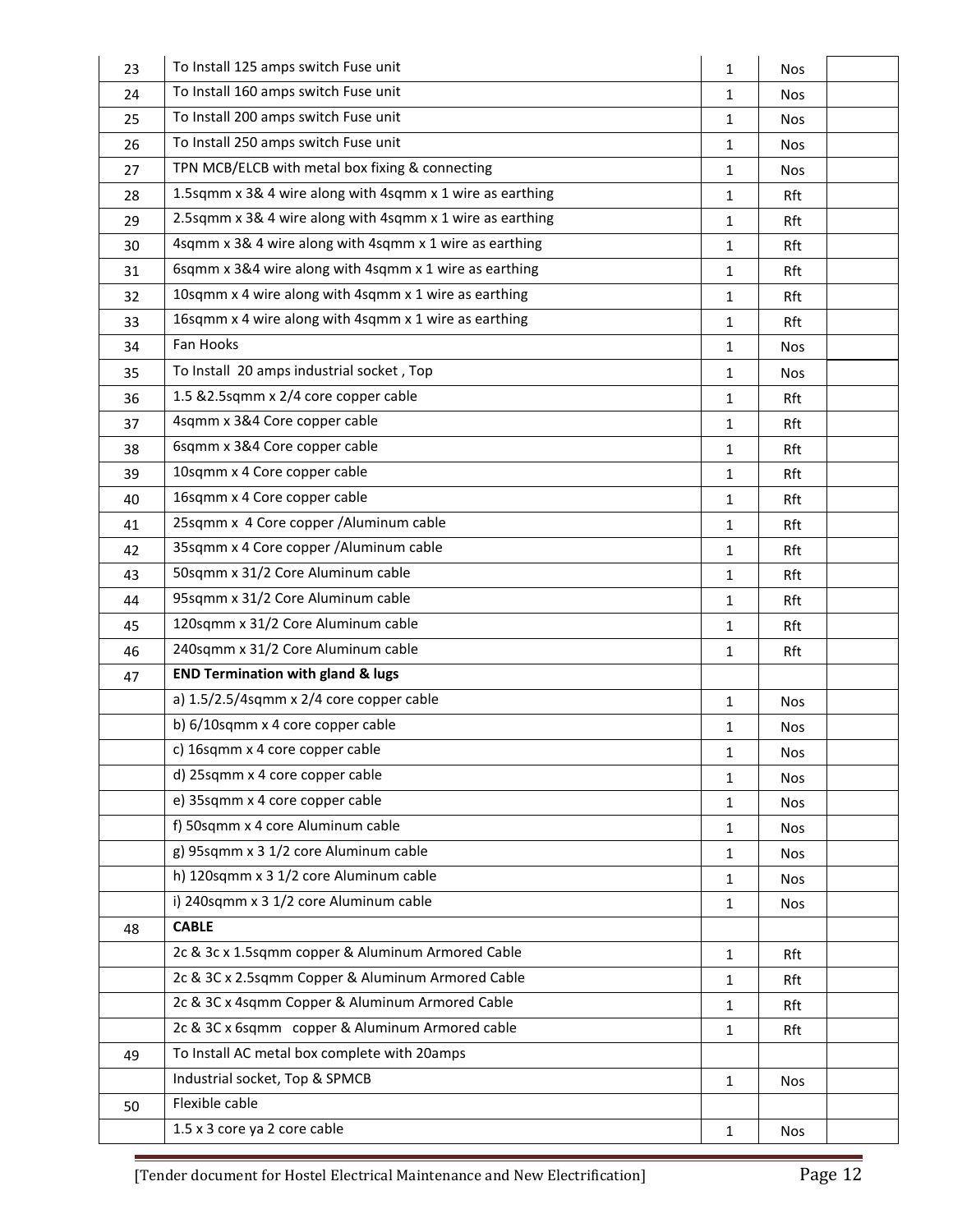|    | $2.5 \times 3$ & 4 core cable                           | $\mathbf{1}$ | <b>Nos</b> |  |
|----|---------------------------------------------------------|--------------|------------|--|
|    | 4mm x 3 core ya 4 core cable                            | $\mathbf{1}$ | <b>Nos</b> |  |
| 51 | To Install test & connect following light fitting & fan |              |            |  |
|    | a) 1 x 40 watts patty light fixing & led fitting        | $\mathbf{1}$ | <b>Nos</b> |  |
|    | b) led fitting in celling with pop cutting              | $\mathbf{1}$ | <b>Nos</b> |  |
|    | c) Celling fan fixing                                   | 1            | <b>Nos</b> |  |
|    | d) Call bell fixing                                     | $\mathbf{1}$ | <b>Nos</b> |  |
|    | e) Exhaust fan fixing                                   | $\mathbf{1}$ | <b>Nos</b> |  |
|    | f) Bell fixing                                          | $\mathbf{1}$ | <b>Nos</b> |  |
|    | g) Switch bound fixing with new switch & connection     |              |            |  |
|    | $6''\times8''$                                          | $\mathbf{1}$ | <b>Nos</b> |  |
|    | $8" \times 10"$                                         | 1            | <b>Nos</b> |  |
|    | 10" x 12"                                               | $\mathbf{1}$ | <b>Nos</b> |  |
|    | h) wall fan rewining bushing                            | $\mathbf{1}$ | <b>Nos</b> |  |
|    | i) Celling fan rewinding48"                             | 1            | <b>Nos</b> |  |
|    | j) Bearing replacement                                  | $\mathbf{1}$ | <b>Nos</b> |  |
|    | k) Celling fan remove & fixing                          | $\mathbf{1}$ | <b>Nos</b> |  |
|    | I) Exhaust fan repairing 9"                             | 1            | <b>Nos</b> |  |
|    | m) Exhaust fan repairing 12                             | $\mathbf{1}$ | <b>Nos</b> |  |
|    | n) Exhaust fan repairing 18"                            | $\mathbf{1}$ | <b>Nos</b> |  |
|    | o) Exhaust fan repairing 24"                            | 1            | <b>Nos</b> |  |
|    | p) LED strip light                                      | $\mathbf{1}$ | Rft        |  |
|    | q) LED strip light driver connection                    | $\mathbf{1}$ | <b>Nos</b> |  |
|    | r) LED Tube fixing                                      | 1            | <b>Nos</b> |  |
|    | t) LED panel fitting                                    | 1            | Nos        |  |
|    | s) LED tv with bracket 32,42 inch                       | $\mathbf{1}$ | <b>Nos</b> |  |
| 52 | <b>EARTHING</b>                                         |              |            |  |
|    | Ground earthing                                         | 1            | Nos        |  |
|    | 300 x 300 3mm copper earth station                      | $\mathbf{1}$ | Nos        |  |
|    | 25 x 3mm copper, GI Strip                               | $\mathbf{1}$ | Rft        |  |
|    | 8 swig copper GI earth wire                             | $\mathbf{1}$ | Rft        |  |
| 53 | <b>SWITCH BOARD FIXING &amp; CONNETING</b>              |              |            |  |
|    | a) 1 & 2 Module                                         | $\mathbf{1}$ | Nos        |  |
|    | b) 3 & 4 Module                                         | $\mathbf{1}$ | Nos        |  |
|    | c) 6 & 8 Module                                         | $\mathbf{1}$ | Nos        |  |
|    | d) 12 & 18 Module                                       | $\mathbf{1}$ | <b>Nos</b> |  |
|    | e) SWITCH BORED SHIFTING with wire & casing             | $\mathbf{1}$ | Rft        |  |
| 54 | PA SYSTEM                                               |              |            |  |
|    | Celling Speaker- Fixing                                 | $\mathbf{1}$ | <b>Nos</b> |  |
|    | Speaker wire laying                                     | $\mathbf{1}$ | Rft        |  |
|    | 25 mm PVC conduct for PA system                         | $\mathbf{1}$ | Rft        |  |
|    | Projector fixing                                        | $\mathbf{1}$ | Nos        |  |
|    | VGA Cable laying                                        | $\mathbf{1}$ | Rft        |  |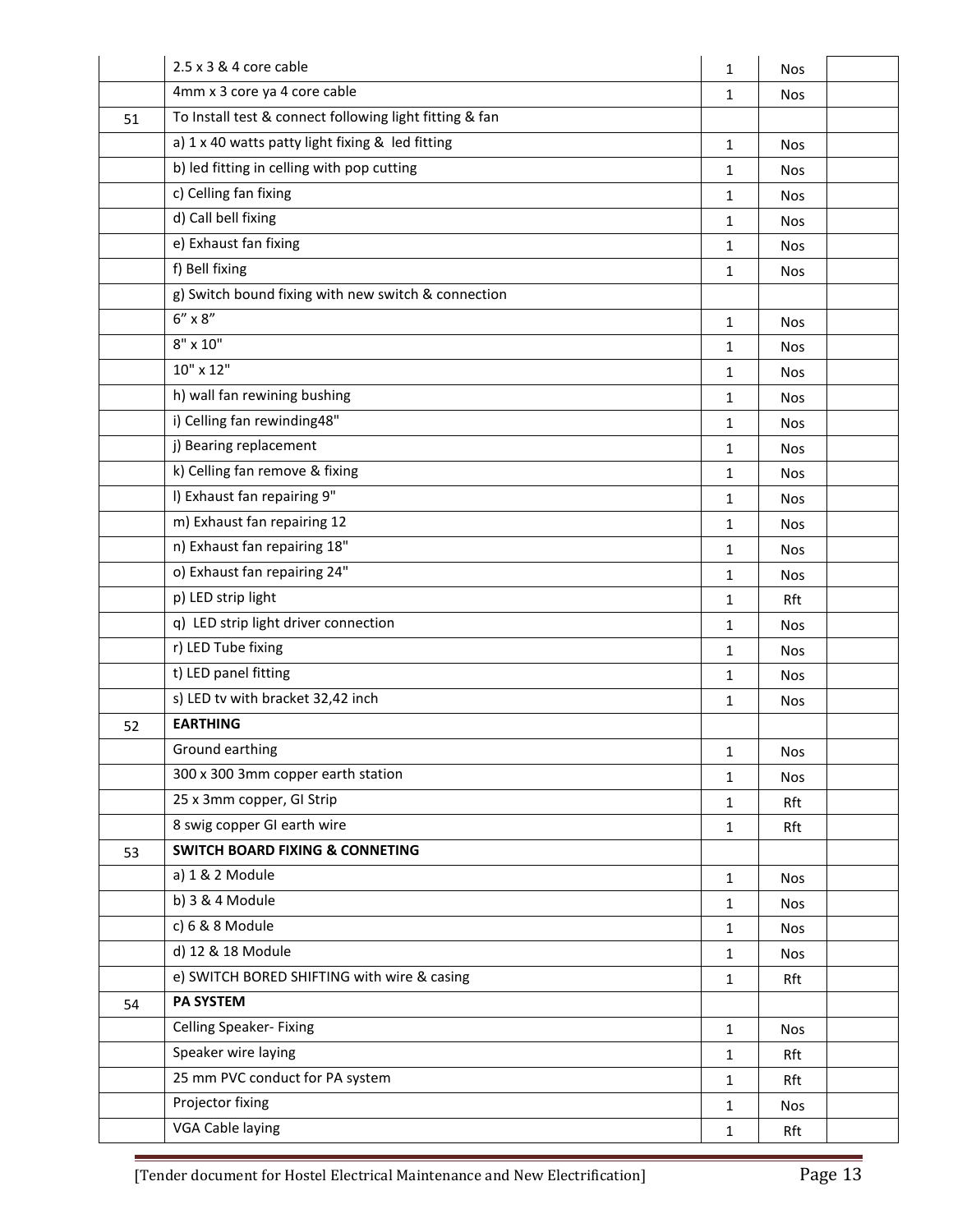|    | <b>HDMI Cable laying</b>                                                      | $\mathbf{1}$ | Rft        |  |
|----|-------------------------------------------------------------------------------|--------------|------------|--|
|    | 2" x 2" trunk pvc & gi                                                        | 1            | Rft        |  |
|    | 4" x 2" trunk pvc & gi                                                        | 1            | Rft        |  |
|    | $4''$ x 4 $''$ gestion                                                        | $\mathbf{1}$ | <b>Nos</b> |  |
| 55 | <b>MAIN SWITCH</b>                                                            |              |            |  |
|    | 63A TPN SFU with 3 no HRC fuse links of suitable ratings & cable              |              |            |  |
|    | end box main panel                                                            | $\mathbf{1}$ | <b>Nos</b> |  |
|    | 32A /40A DP MCB                                                               | 1            | <b>Nos</b> |  |
|    | 6/10/16/25 A SPMCB                                                            | 1            | <b>Nos</b> |  |
|    | 63/40A 4 pole MCB                                                             | $\mathbf{1}$ | <b>Nos</b> |  |
|    | 63/40A 4 pole ELCB+MCB                                                        | 1            | <b>Nos</b> |  |
|    | 2way & 4way Metal box fixing                                                  | 1            | <b>Nos</b> |  |
|    | 250 x 250 x 50mm flooring box fixing                                          | $\mathbf{1}$ | <b>Nos</b> |  |
| 56 | <b>Repairing</b>                                                              |              |            |  |
|    | a) tube Light repairing                                                       | $\mathbf{1}$ | <b>Nos</b> |  |
|    | b) celling fan repairing                                                      | $\mathbf{1}$ | <b>Nos</b> |  |
|    | c) geyser repairing                                                           | $\mathbf{1}$ | <b>Nos</b> |  |
|    | d) switch board repairing                                                     | 1            | <b>Nos</b> |  |
|    | e) switch, socket, regulator fixing in bored                                  | 1            | <b>Nos</b> |  |
|    | f) tripping                                                                   | 1            | <b>Nos</b> |  |
|    | g) shot circuit in bored                                                      | 1            | <b>Nos</b> |  |
|    | h) pl, led, blub repairing                                                    | 1            | <b>Nos</b> |  |
|    | i) halogen repairing                                                          | 1            | <b>Nos</b> |  |
|    | k) flade light repairing                                                      | 1            | <b>Nos</b> |  |
|    | i)32amp dp switch repairing                                                   | 1            | <b>Nos</b> |  |
| 57 | Disconnect old light, fan, wires, casing, pipe for remove in room &           |              |            |  |
|    | temporary 1no light, 1no plug & switch for room.                              | $\mathbf{1}$ | <b>Nos</b> |  |
| 58 | Program waiting labor job                                                     | $\mathbf 1$  | Nos        |  |
| 59 | Generator connection on program                                               | 1            | <b>Nos</b> |  |
| 60 | Per lab, office, Classroom checking in light, plug, ceiling fan, switch bored | $\mathbf{1}$ | Nos        |  |
| 61 | 7.5 Water pump repairing                                                      | $\mathbf{1}$ | Nos        |  |
| 62 | Spider machine clean & repairing                                              | 1            | Nos        |  |
| 63 | Washing machine repairing                                                     | $\mathbf{1}$ | Nos        |  |
| 64 | All light fitting remove job                                                  | $\mathbf{1}$ | Nos        |  |
| 65 | Water proof fitting fixing                                                    | $\mathbf{1}$ | Nos        |  |
| 66 | Casing & pipe laying with wire including job                                  | 1            | <b>Nos</b> |  |
| 67 | Pump connection                                                               | $\mathbf{1}$ | <b>Nos</b> |  |
| 68 | Pump starter repairing                                                        |              | <b>Nos</b> |  |
| 69 | Audio cable laying                                                            | $\mathbf{1}$ | rft        |  |
| 70 | Plug point checking & repairing in under table job                            | $\mathbf{1}$ | <b>Nos</b> |  |
| 71 | Power off in adani electricity job                                            | $\mathbf{1}$ | <b>Nos</b> |  |
| 72 | Inter com number checking                                                     | 1            | Nos        |  |
| 73 | Circuit, data, telephone Wire remove job                                      | 1            | Rft        |  |